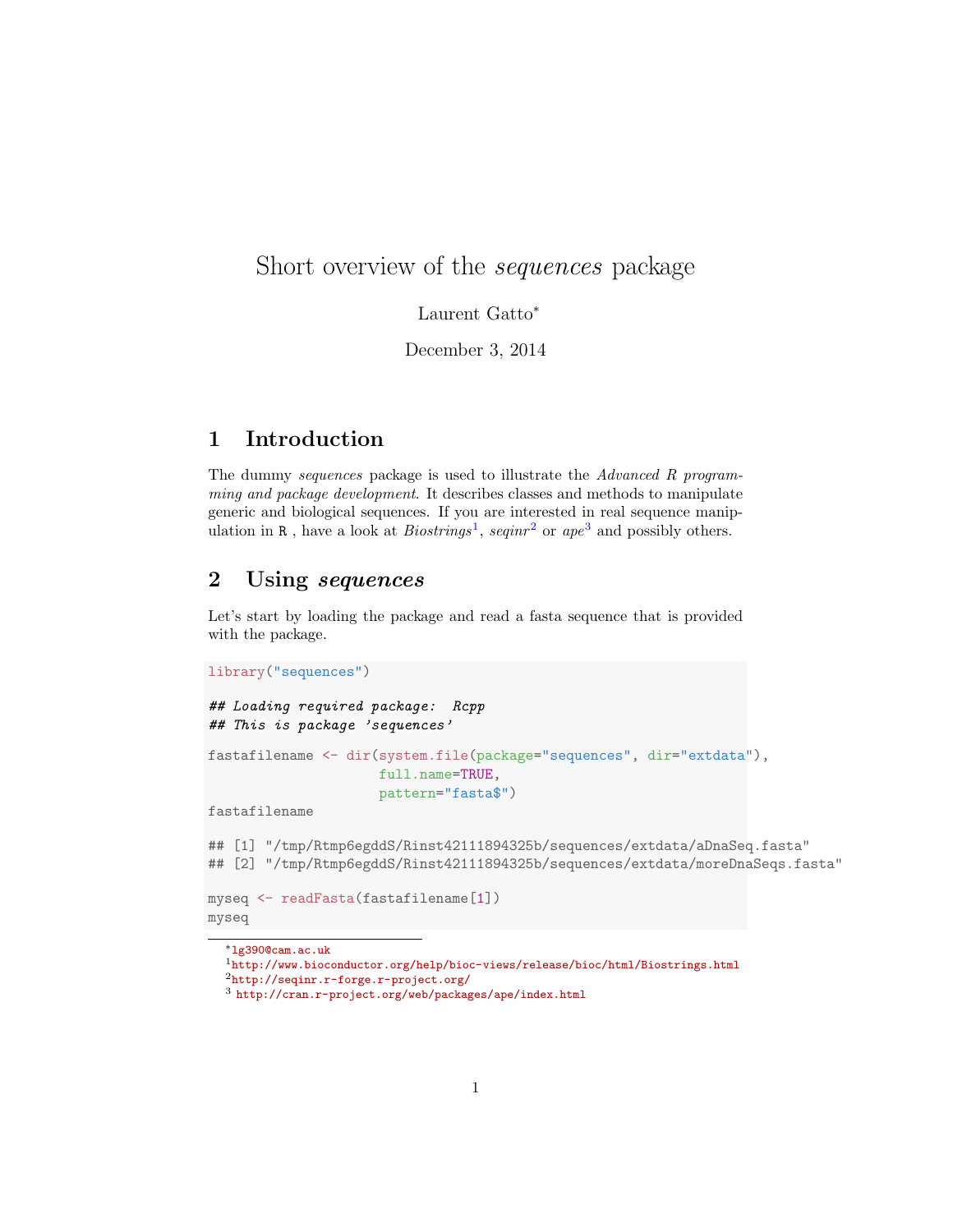```
## Object of class DnaSeq
## Id: example dna sequence
## Length: 132
## Alphabet: A C G T
## Sequence: AGCATACGACGACTACGACACTACGACATCAGACACTACAGACTACTACGACTACAGACATCAGACACTACATATTTACATCATCAGAGATTATATTAACATCAGACATCGACACATCATCATCAGCATCAT
```
Printing the sequence displays it's sequence numbering the lines.

```
## > example dna sequence
## 1 AGCATACGA
## 10 CGACTACGAC
## 20 ACTACGACAT
## 30 CAGACACTAC
## 40 AGACTACTAC
## 50 GACTACAGAC
## 60 ATCAGACACT
## 70 ACATATTTAC
## 80 ATCATCAGAG
## 90 ATTATATTAA
## 100 CATCAGACAT
## 110 CGACACATCA
## 120 TCATCAGCAT
## 130 CAT
```
print(myseq)

This creates an instance of class DnaSeq that can be transcribed with the transcribe method.

transcribe(myseq) ## Object of class RnaSeq ## Id: example dna sequence -- transcribed ## Length: 132 ## Alphabet: A C G U ## Sequence: AGCAUACGACGACUACGACACUACGACAUCAGACACUACAGACUACUACGACUACAGACAUCAGACACUACAUAUUUACAUCAUCAGAGAUUAUAUUAACAUCAGACAUCGACACAUCAUCAUCAGCAUCAU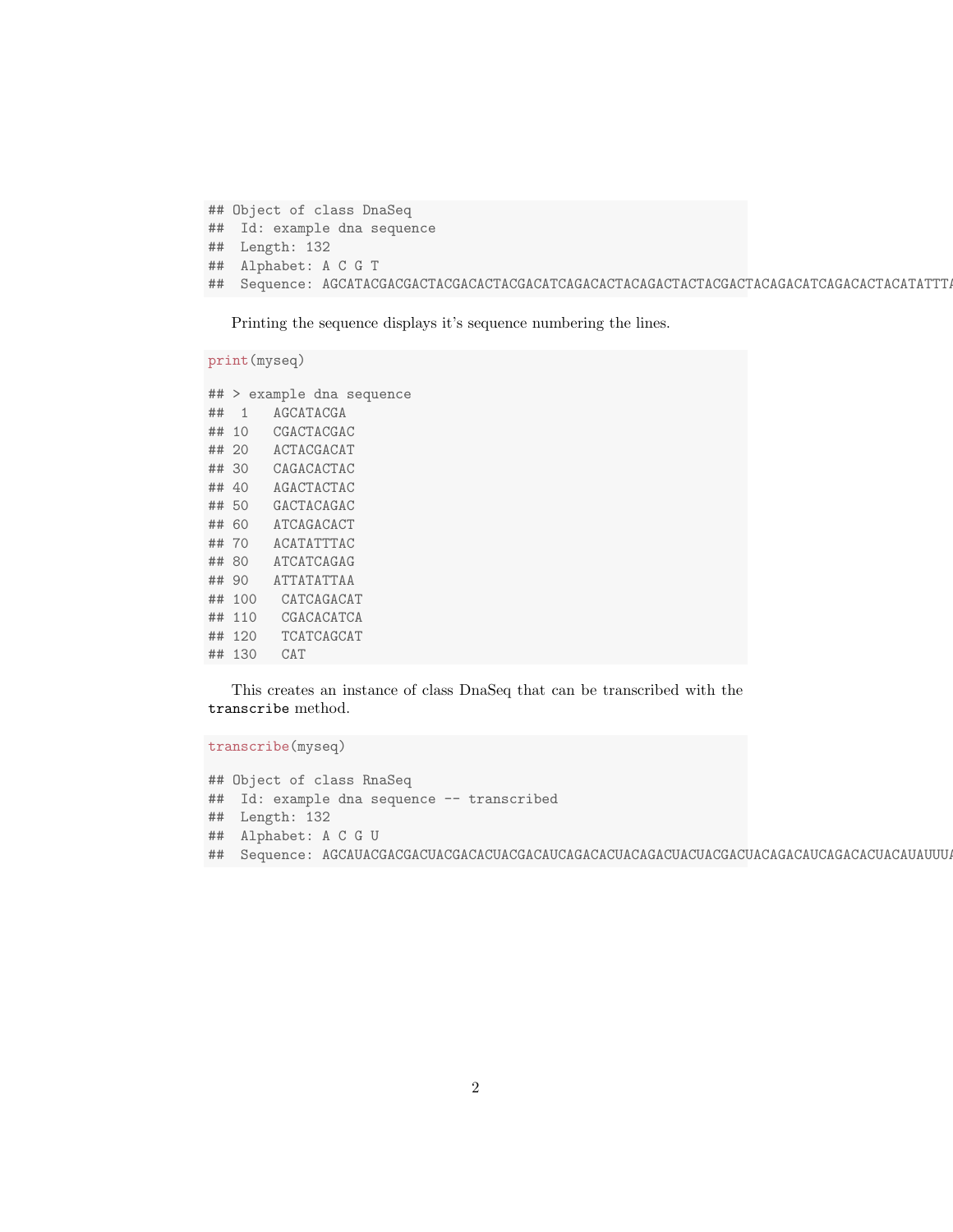



Figure 1: Number of A, C, G and T bases in the myseq object.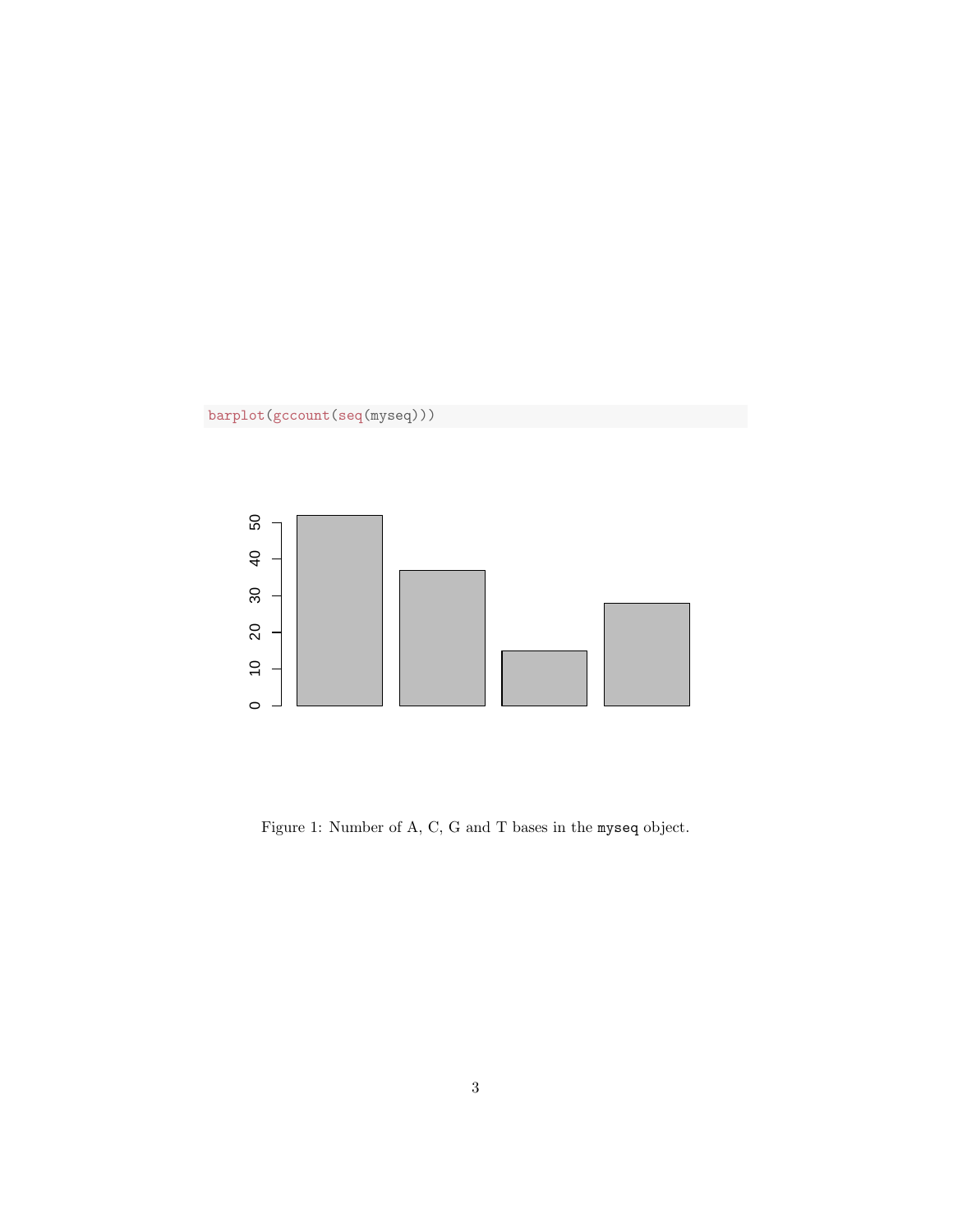### 3 Background

This package is developed as part of the Advanced R programming and package development (ARPD) course, taught by Laurent Gatto and Robert Stojnic. The course has originally been set up and run as an intense 1 day course in the Graduate School of Life Sciences of the University of Cambridge. Since March 2011, the course has been run on a regular basis in the Bioinformatics Teaching Facilty in the Department of Genetics, Cambridge.

In November 2011 and December 2012, 2 day courses were taught at the EMBL in Heidelberg, at Wolfgang Huber's invitation (see figure [2\)](#page-3-0).



Figure 2: Delegates and organisers, EMBL, Heidelberg, 28 - 29 November 2011

<span id="page-3-0"></span>Acknowledgements Several people have been contributed to make this course possible. David P. Judge, initially helped us to set up the course in the Bioinformatics Teaching Facilty at the Cambridge University. Wolfgang Huber, invited us at the EMBL in Heidelberg.